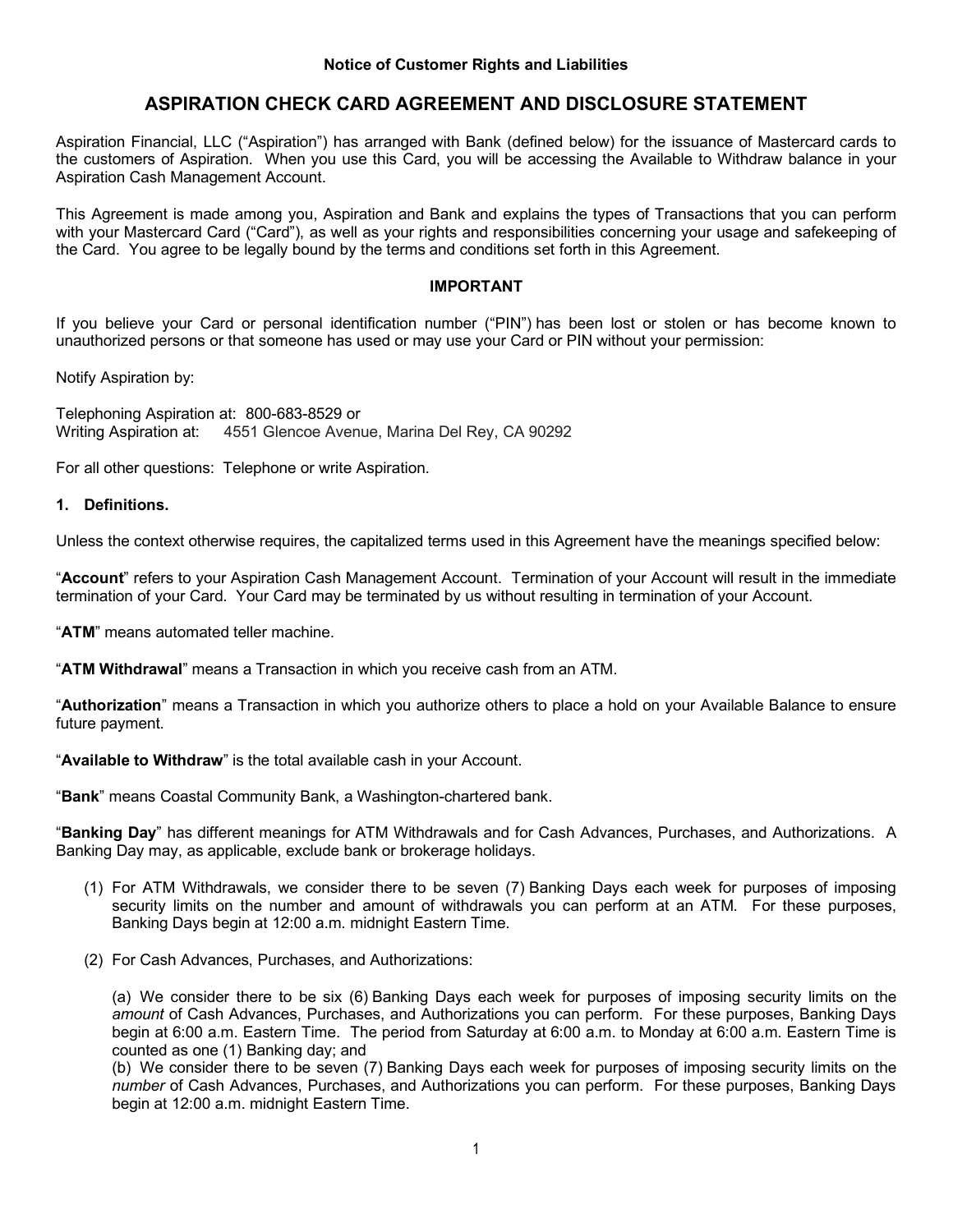"**Business Day**" means Monday through Friday. Bank and New York Stock Exchange holidays are not included. Although Aspiration's or Bank's offices may be open on certain legal holidays, these days are not considered Business Days for purposes relating to the transfer of funds.

"**Card**" means the Mastercard® Card issued on your Account.

"**Cash Advance**" means a Transaction in which you receive money back from a merchant or financial institution. Cash Advances do not include ATM Withdrawals.

"**Electronic Funds Transfer**" means any transfer of funds initiated or authorized by you through an electronic payment system such as PLUS®.

"**Purchase**" means a Transaction in which you purchase goods or services.

"**Regulation E**" means Regulation E, 12 C.F.R., part 1005..

"**Services**" means Card and related services**.**

"**Transaction**" means those transactions which you can perform with your Cards as more fully described below.

"**Unauthorized Transaction**" means a Transaction made by someone without your authorization and from which you received no benefit. An Unauthorized Transaction does not include: (a) a Transaction by a person to whom you furnished your Card or PIN unless you have notified us that Transactions by such persons are no longer authorized and we have had a reasonable opportunity to act on such notice; (b) a Transaction made or authorized by you with the intent to defraud; or (c) a Transaction which is made in error by us.

"**We, Us, Our**" means, as the context requires, Aspiration and/or Bank. For avoidance of doubt, the terms "we, us, our" have the foregoing meaning in this Agreement, whether or not they are capitalized.

"**You, Your, Accountholder**" means each person or entity who is a registered owner of the Account. For avoidance of doubt, the terms "you, your, accountholder" have the foregoing meaning in this Agreement, whether or not they are capitalized.

#### **2. General Features of Services.**

#### 2.1 **Available to Withdraw**

- 2.1.1Your Available to Withdraw balance may fluctuate from day to day because it is dependent upon changes in the balance in your Account. Shortly after Aspiration is notified of a Transaction, the Available to Withdraw balance is reduced, not when a sales draft or Cash Advance draft is paid.
- 2.1.2You promise not to make a Transaction (such as making a Card Purchase) that exceeds your Available to Withdraw balance. If you attempt to make a Transaction that will exceed your Available to Withdraw balance, the Transaction will normally be declined.

#### 2.2 **Payment for Transactions.**

- 2.2.1Aspiration will make payments to Bank on your behalf on each Business Day that Aspiration receives notice of a Transaction(s).
- 2.2.2You authorize Aspiration to charge your Account in order to pay for Transactions. Each Transaction shall be considered to be your direction to us to charge or reduce your Available to Withdraw balance. When you use your Card, the charge or reduction to your Available to Withdraw balance generally occurs immediately and you understand that you have no right to stop payment on any processed Transaction. You can, however, provide us advance notice to stop preauthorized Transactions (See Section 4.5 for more information). You understand that Authorizations will reduce your Available to Withdraw balance by the amount of the Authorization even if the Authorization does not result in a Transaction. Note that an Authorization will reduce your Available to Withdraw balance until the Transaction is completed in whole or in part, or after the expiration of a time period specified by us.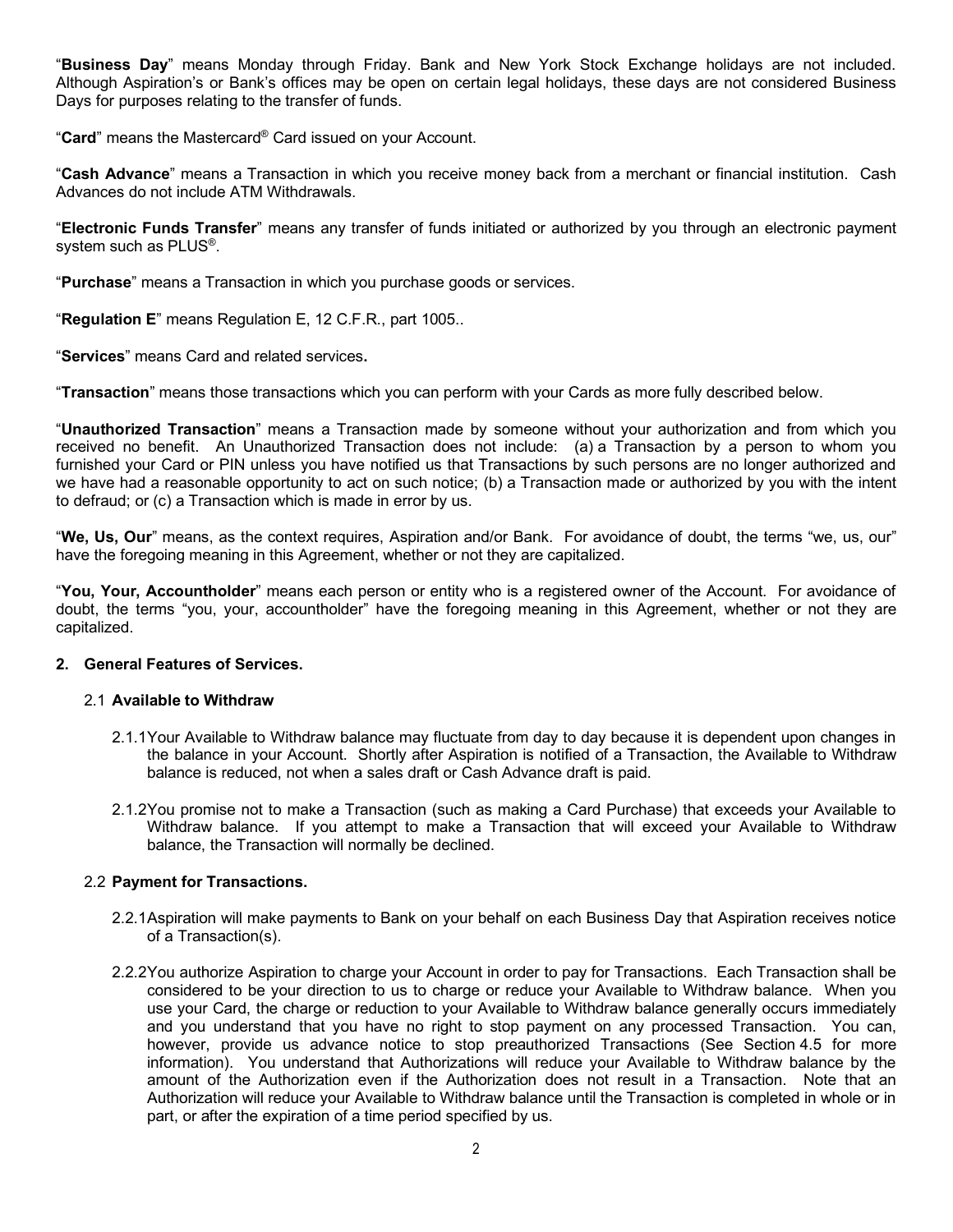- 2.2.3If there is more than one person who is authorized to sign on the Account, you authorize us to pay Card Transactions on the authority of any one or more of the signatures of the individuals identified and carried on the Account record. See below for more information about joint Accounts.
	- 2.2.3.1 **Unauthorized Use**. You promise not to let any unauthorized person make a Transaction. If you permit an unauthorized person to make a Transaction(s), even if the amount of actual use exceeds the amount you authorized, you will be responsible for the full amount of all Transaction(s) that result.

### 2.3 **Account Statements.**

Aspiration will send you an Account statement every month in which a Transaction was made. In any case, you will get an Account statement at least quarterly. Bank will not send you a separate Transaction statement. Your Account statements will include the following information for Card Transactions: the amount, location, transaction date, posting date, reference number, and merchant name (when available). Review your statement and receipts carefully, and promptly notify Aspiration of any discrepancy between your records and Card Transactions detailed on the statement.

### 2.4 **Contact Information.**

- 2.4.1**Loss, Theft or Unauthorized Transaction**. You must tell Aspiration AT ONCE (by calling 800-683-8529 ) if you believe your Card(s) have been lost or stolen or if you believe an unauthorized person may know your PIN. Similarly, tell Aspiration if you believe any Unauthorized Transactions have been made to your Account. See below for more information about your rights and obligations with respect to Electronic Funds Transfers.
- 2.4.2**Errors or Questions About Your Account**. Call Aspiration immediately if you think your Account statement or a Transaction record is wrong or if you need more information about your Account or any Transaction listed on the Account statement or Transaction record.
- 2.4.3**Contact Aspiration**. ALL QUESTIONS ABOUT TRANSACTIONS MADE WITH YOUR CARD MUST BE DIRECTED TO ASPIRATION. Aspiration is responsible for resolving any errors in Transactions made with your Card. Call Aspiration during any Business Day at 800-683-8529. Or write to Aspiration at:4551 Glencoe Avenue, Marina Del Rey, CA 90292. When calling or writing, you must provide your account number and other identifying information.

#### 2.5 **Foreign Transactions.**

- 2.5.1Foreign Transactions are Transactions completed outside the United States through your Account. All debits to your Account will be posted in U.S. dollars.
- 2.5.2**Foreign Currency**. Transactions made in a foreign currency are converted into U.S. dollar amounts by Mastercard, using its then current currency conversion procedure and rate. Currently, the currency conversion rate is generally either a wholesale market rate or a government-mandated rate in effect the day before the Transaction processing date. The currency conversion rate used on the processing date may differ from the rate in effect on the Transaction date or periodic statement posting date.
- 2.5.3**Foreign Transaction Fee**. For each Foreign Transaction, there is a foreign Transaction fee which will be included in the amount charged to your Account. This charge may apply whether or not there is a currency conversion. This charge may change from time-to-time, and is available in the Fee Schedule.
- 2.6 **Fees**. Fees will be charged in amounts that may change from time-to-time. These amounts will be described in the Fee Schedule. Please refer to your specific Aspiration Cash Management Account Agreement for the terms surrounding reimbursement of fees.
- 2.7 **Documentation**. Aspiration and/or Bank may add images of your application with respect to the services provided in connection with this Agreement to their electronic document storage systems. After doing so, the original documents may be destroyed. Any future copy from that system will be acceptable for all purposes as if it is the original.
- 2.8 **Adverse Claims**. If any of the parties to this Agreement receive a claim to all or a portion of your Account *(including but not limited to a dispute over who is an authorized signer or owner), we may place a hold on funds*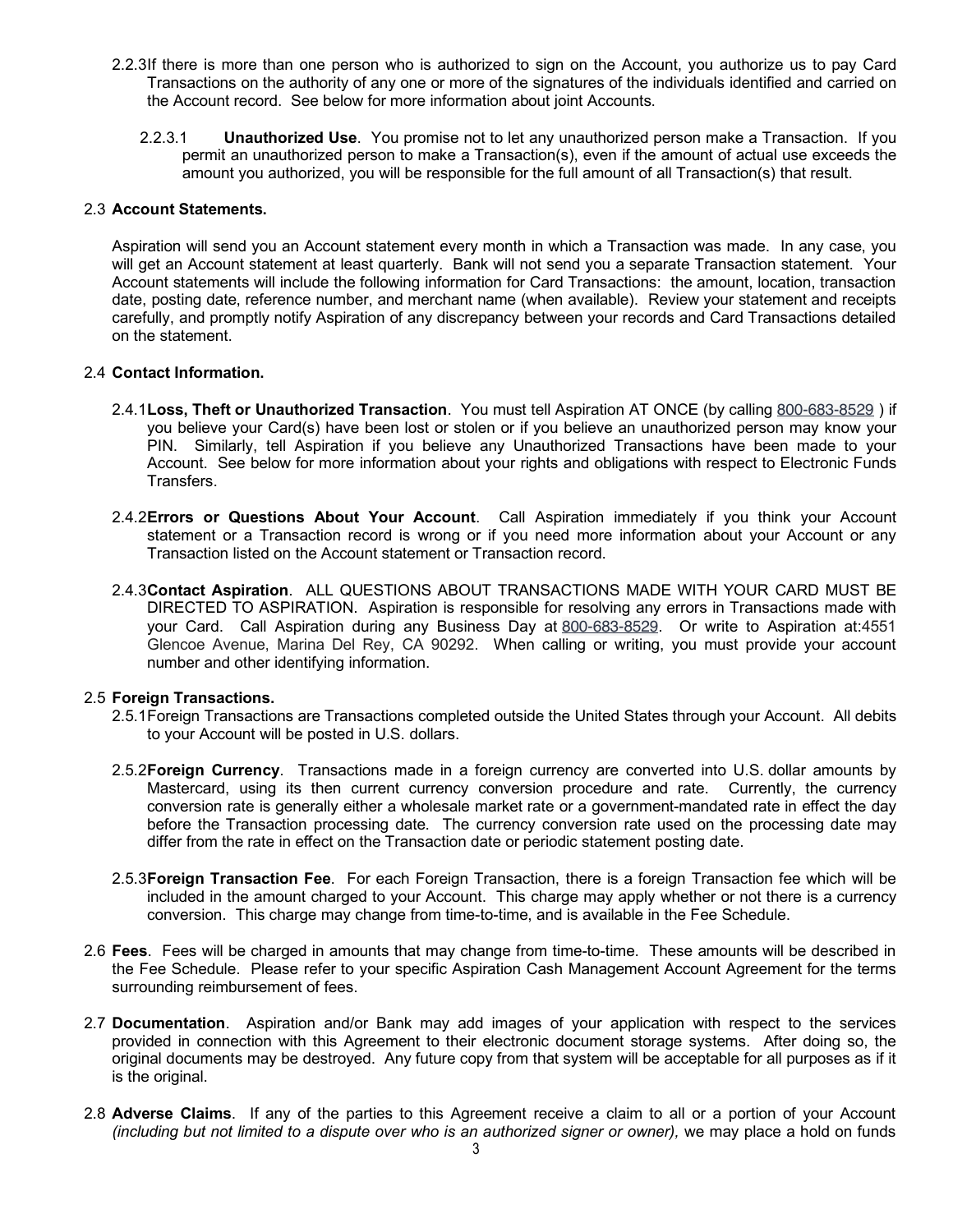that are the subject of the claim. The hold may be placed for the time that we feel is reasonably necessary to allow a court to decide who should have the funds. None of us will be responsible for any items that are not paid because of the hold.

### **3. Card Transactions.**

### 3.1 **Conveniences.**

- 3.1.1ATM Withdrawals: You can use your Card to receive cash at ATMs displaying the Mastercard®, Interlink®, Maestro® or Cirrus® logos.
- 3.1.2Cash Advances: You can use your Card to receive Cash Advances from your Account through financial institutions and some merchants that honor Cards bearing the Mastercard logo.
- 3.1.3Purchases/Authorizations: You can use your Card to purchase goods and services (Purchases) from merchants honoring Mastercard. You may also use your Card to authorize others to place a hold on your Available to Withdraw balance to assure future payment (Authorizations).
- 3.1.4Pay Bills: You can pay bills directly by telephone from your Account in the amounts and on the days you request.
- 3.2 **Out-of-Network Surcharges**. An out-of-network surcharge may be imposed for ATM usage (including Transactions and balance inquiries). ATM surcharge fees may be reimbursed on specific account types. Please refer to your Aspiration Customer Account Agreement for the terms surrounding reimbursement of fees.
- 3.3 **Cancellation of Card**. The Card may be canceled by any of the parties to this agreement at any time without prior notice and will remain the property of Bank. Without limiting the foregoing, your Card will be canceled effective with the closing of your Account.

### 3.4 **Restrictions.**

3.4.1Purchasing Securities: You may not use your Card to purchase securities.

- 3.4.2Internet Gambling: You may not use your Card for internet gambling.
- 3.4.3Illegal Activities: Use of your Card for illegal activities is prohibited.
- **4. Electronic Funds Transfers — Additional Terms and Condit**i**ons**. These additional terms and conditions apply only to the extent that Regulation E requires.
	- 4.1 **Limits on Dollar Amount of Transactions**. The ATM you use may have limits on the amount of cash that can be received at that machine. These limits may include transactional and daily limits. We have a five hundred dollars (\$500) maximum withdrawal amount for ATM Withdrawals per Banking Day. Sometimes a temporary limit may be imposed for security purposes or when the Transaction volume in your Account exceeds normal conditions. There may be other limitations, including higher or lower maximum withdrawal amounts, stated in this Agreement or in other agreement(s) between you and Aspiration.
	- 4.2 **Limits on Frequency of Transactions**. In addition to the dollar amount limits, we reserve the right to impose a limit on the number of Transactions you can make on any Banking Day. For the purposes of maintaining security, we will not disclose that limit, except that you will be allowed to make at least five (5) Transactions on any Banking Day under normal conditions.
	- 4.3 **Retention of the Card**. Your Card may, but need not, be retained by any ATM, merchant or participating financial institution IF:
		- the PIN is wrong after three attempts (certain ATMs may limit you to fewer attempts);
		- you exceed the limits on dollar amounts and/or frequency of Transactions;
		- your Card was reported lost or stolen;
		- your Account has been closed;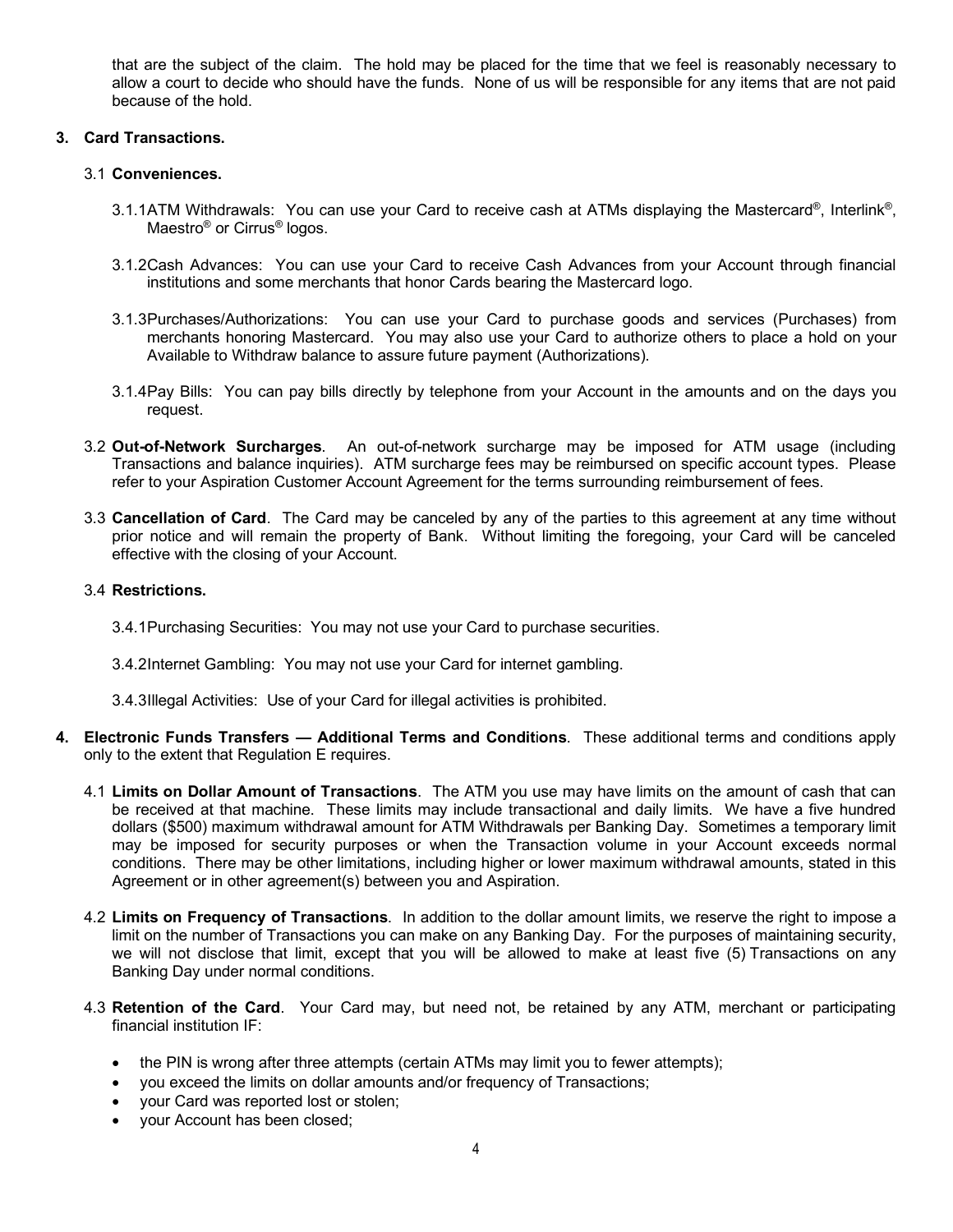- your Card expired or was replaced;
- the machine is not operating properly; or
- there are other legitimate business reasons.
- 4.4 **Card Transaction Receipts**. You can get a receipt at the time you make Transactions, except for Transactions you make by telephone, mail or via the internet. Receipts may not be provided for Purchases of fifteen dollars (\$15) or less, or for Transactions performed outside the United States. Card Transactions will also be reflected on your Account statement. See also, Loss, Theft or Unauthorized Transactions below.

Merchants generally maintain receipts of Transactions for twelve (12) months, which merchants are not required to provide unless requested in connection with fraud investigation or legal purposes. If you call Aspiration, we will attempt to obtain copies of drafts. If you request a copy of a sales draft, your Account may be charged as described in Section 2.6, plus the amount of any third party fees to obtain the sales draft.

### 4.5 **Preauthorized Transactions.**

- 4.5.1*Right to stop payment and procedure for doing so.* If you have told us in advance to make payments out of your Account, you can stop any of these payments. Here's how: Call us at 800-683-8529 or write us at 4551 Glencoe Avenue, Marina Del Rey, CA 90292 in time for us to receive your request three (3) Business Days or more before the payment is scheduled to be made. If you call, we may also require you to put your request in writing and get it to us within fourteen (14) days after you call.
	- 4.5.1.1 *Notice of varying amounts.* If these regular payments may vary in amount, the person you are going to pay will tell you, ten (10) days before each payment, when it will be made and how much it will be. (You may choose instead to get this notice only when the payment would differ by more than a certain amount from the previous payment, or when the amount would fall outside certain limits that you set.)
	- 4.5.1.2 *Notice of date change.* If the person you are going to pay changes the scheduled due date of preauthorized payment, that person should provide you at least seven (7) calendar days' notice.
	- 4.5.1.3 *Liability for failure to stop payment of preauthorized transfer.* If you order us to stop one (1) of these payments three (3) Business Days or more before the transfer is scheduled, and we do not do so, we will be liable for your losses or damages.
- 4.6 **Loss, Theft or Unauthorized Transactions**. You must tell Aspiration AT ONCE if you believe your Card has been lost or stolen or if you believe an unauthorized person may know your PIN. Telephoning is the best way of keeping your possible losses down. You could lose all the funds in your Account (plus your maximum overdraft line of credit). If you tell Aspiration within two (2) Business Days after you learn of the loss or theft of a Card or PIN, you can lose no more than fifty dollars (\$50.00) if someone used your Card or PIN without your permission.

TO PROTECT YOUR ACCOUNT AND LIMIT YOUR LIABILITY, WE RECOMMEND THAT YOU:

- DO NOT PROVIDE ANYONE WITH YOUR PIN;
- DO NOT WRITE YOUR PIN ON THE CARD;
- DO NOT CARRY YOUR PIN IN YOUR WALLET WITH THE CARD; AND
- DO NOT TELL ANYONE YOUR PIN, EVEN SOMEONE FROM BANK OR ASPIRATION.

#### 4.7 **For Your Protection — Notify Aspiration Promptly.**

- 4.7.1If you do NOT tell Aspiration within two (2) Business Days after you learn of the loss or theft of your Card or PIN, and Aspiration can prove it could have stopped someone from using your Card or PIN without your permission if you had told them, you could lose as much as five hundred dollars (\$500). In all other cases, you could lose all of the funds and other assets in your Account.
- 4.7.2If your Account statement shows Transactions that you did not make, tell Aspiration at once. Similarly, tell Aspiration immediately if you think your Account statement or Transaction record is wrong or if you need more information about your Transaction listed on the Account statement or Transaction record. If you do not tell us within sixty (60) calendar days after the Account statement was FIRST mailed to you, you may not get any money you lost after sixty (60) days if we can prove that we could have stopped someone from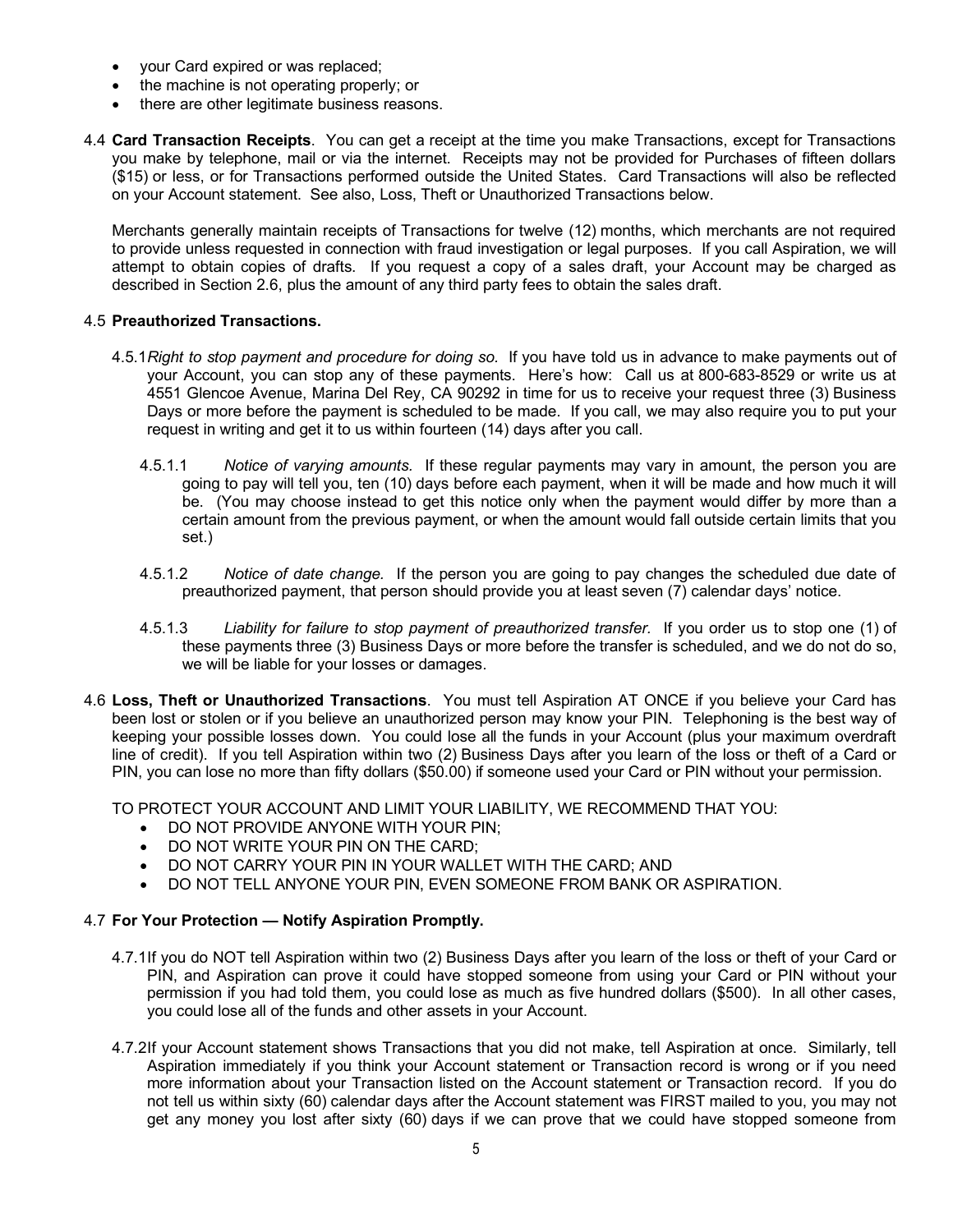taking the money if you had told us in time. *If a good reason (such as a hospital stay) kept you from telling us, we will extend the time period."*

- 4.7.3If you tell Aspiration orally, we may require you to send Aspiration your complaint or question in writing within ten (10) Business Days. Aspiration will need the following information:
	- Your name, your Account number, your address, and the date of the Transaction;
	- A description of the error or Transaction in question, explaining as clearly as possible why you believe it is an error or why you need more information;
	- The dollar amount of the Transaction and, if different, the amount of the suspected error.
- 4.7.4**Timing of Error Resolution Process**. Except as otherwise stated in this Agreement, we will determine whether an error occurred within ten (10) Business Days after we hear from you and will correct any error promptly. If we need more time, however, we may take up to forty five (45) calendar days to investigate your complaint or question. In this event, we will generally re-credit your Account within ten (10) Business Days for the amount you think is in error so that you will have use of the money during the time it takes us to complete our investigation. If we ask you to put your complaint or question in writing and we do not receive it within ten (10) Business Days, we need not re-credit your Account or we may reverse any credit previously made to your Account.
	- 4.7.4.1 **Foreign Transactions**. For Transactions initiated outside the United States, the applicable time period for investigations shall be ninety (90) calendar days in place of forty five (45) calendar days.
	- 4.7.4.2 **Point-of-Sale Transactions**. For point-of-sale Transactions (for example, Purchases at a merchant and Cash Advances) the applicable time period for investigations shall be ninety (90) calendar days in place of forty five (45) calendar days.
	- 4.7.4.3 **New Accounts**. For Accounts that have been open for thirty (30) calendar days or less, the applicable time periods for action stated in Section 4.7.4 shall be twenty (20) Business Days in place of ten (10) Business Days and ninety (90) calendar days in place of forty five (45) calendar days.
	- 4.7.4.4 **Informing You of the Results**. In any case, we will tell you the results within three (3) Business Days after we complete our investigation. If we decide that there was no error, we will reverse the applicable credit and send you a written explanation. You may ask us for copies of the documents that we used in our investigation.
- 4.8 **Our Liability for Failure to Complete Transactions**. If we do not complete an Electronic Funds Transfer to or from your Account on time or in the correct amount according to this Agreement, we will be liable for your losses or damages. However, there are some exceptions. None of us will be liable IF:
	- through no fault of ours, you do not have a sufficient Available to Withdraw balance to make the Transaction;
	- any ATM, other device, Card or computer system was not working properly and you knew about the breakdown when you started the Transaction;
	- the ATM or other device you are using for the Transaction does not have enough cash or was otherwise unable to process the Transaction;
	- your Account is frozen or otherwise restricted (for example, because of a court order or other similar reason) and we are not permitted to make the Transaction;
	- circumstances beyond our control (such as fire or flood) prevent the Transaction, despite the reasonable precautions that we have taken;
	- you have failed to enter your correct PIN after the maximum number of attempts permitted;
	- you failed to use the ATM, other device, Card or computer system in accordance with instructions;
	- we have limited or refused to complete Card Transactions for security reasons; or
	- we have reason to believe that the requested Transaction is unauthorized.

There may be additional exceptions stated elsewhere in this Agreement or otherwise notified to you by us or in your other agreements with Aspiration. None of us will be responsible for any person's actions in refusing to honor or accept your Card or in taking possession of your Card. In any case, we will be liable only for actual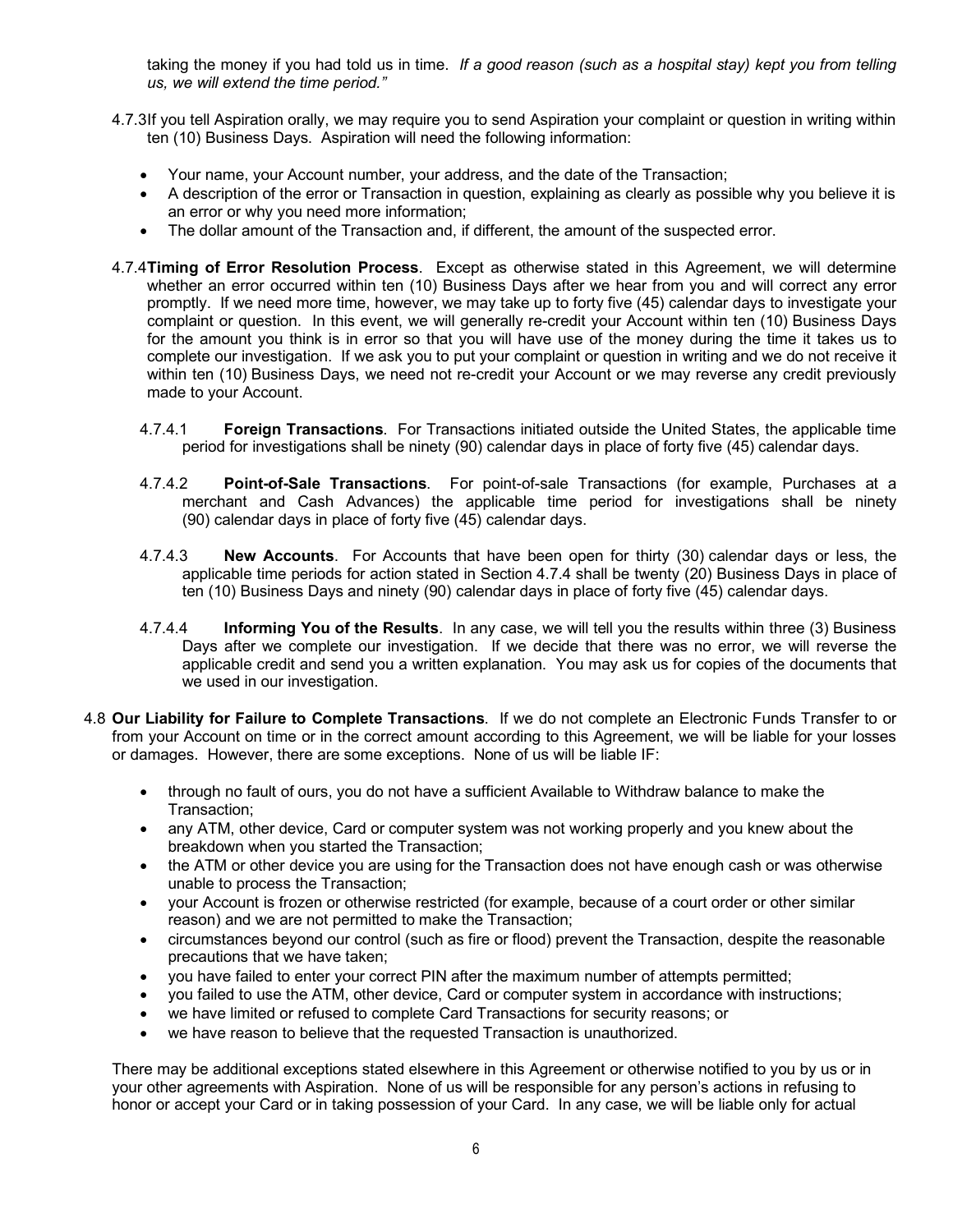proven damages if the failure to make the Transaction resulted from a bona fide error by us despite our procedures to avoid such errors.

**5. Confidentiality**. You give us permission to share information with each other (Aspiration and Bank). Under normal circumstances, we will not reveal any information about your Accounts to third parties. We will not reveal any information to third parties about your Account and your Transactions EXCEPT: (1) you hereby authorize us to share information concerning your Transactions with each other (Aspiration and Bank); or (2) where it is necessary for completing your Transactions or providing you other services; or (3) in order to verify the existence and condition of your Account for a third party, such as a credit bureau or merchant; or (4) in order to comply with laws or with orders or subpoenas of government agencies or courts; or (5) if you give us written permission; or (6) to other persons and entities in order to resolve disputes arising from Transactions; or (7) in the circumstances contemplated by Aspiration's Privacy Policy, as furnished to you separately and updated or amended from time to time by Aspiration.

### **6. Joint Accounts.**

- 6.1 If this is a joint Account, unless you notify Aspiration otherwise and provide such documentation as Aspiration requires, your Account shall be held by you jointly with rights of survivorship. Each joint tenant irrevocably appoints the other as attorney-in-fact to take all action on his or her behalf and to represent him or her in all respects in connection with this Agreement. We shall be fully protected in acting upon the instructions of either of you, in sending confirmation advice, notices or other communications to either of you, or in otherwise dealing with either of you. Each of you shall be liable, jointly and individually, for any amounts due to us pursuant to this Agreement, whether incurred by either or both of you.
- 6.2 If "you" shall consist of more than one individual, the obligations of all such persons under this Agreement shall be joint and several. Each joint Accountholder (Accountholder) has authority, acting individually and without notice to the other Accountholder, to deal with us as fully and completely as if the Accountholder is the sole Accountholder. We are authorized to follow the instructions of any joint Accountholder. We are not responsible for determining the purpose or propriety of an instruction we receive from any Accountholder or for the disposition of payments or deliveries among joint Accountholders. Any notice we send to one Accountholder will be deemed notice to all Accountholders.
- 6.3 **Disputes Involving Your Account**. To the fullest extent permitted by law, you agree to be liable to us for any loss, costs, or expenses, including reasonable attorneys' fees, that we may incur as a result of any dispute involving your Account. To the fullest extent permitted by law, you authorize us to deduct any such loss, costs or expenses from your Account without prior notice to you. This obligation includes disputes between you and us involving the Account and situations where we become involved in disputes between you and an authorized signor, another joint owner, or a third party claiming an interest in the Account. Also, it includes those situations where you, an authorized signor, another joint owner, or a third party take some action with respect to the Account which causes us to seek the advice of counsel, even though we do not actually become involved in the dispute.

#### **7. Miscellaneous.**

- 7.1 **Scope and Transferability**. This Agreement shall cover all aspects of the Card services associated with your Account described herein and shall inure to the benefit of our successors whether by merger, consolidation, or otherwise, and assigns, and we may transfer your Account to our respective successors and assigns, and this Agreement shall be binding upon your heirs, executors, administrators, successors and assigns.
- 7.2 **Extraordinary Events**. To the fullest extent allowable under law, we are not responsible and you agree not to hold us liable for losses caused directly or indirectly by conditions beyond our control, including, but not limited to: war, natural disaster, terrorism, government restriction, exchange or market rulings, strikes, interruptions of communications or data processing services, news or analysts' reports, market volatility or disruptions in orderly trading on any exchange or market.
- 7.3 **Nature of Obligations**. The obligations of Aspiration and Bank are set forth in this Agreement. None of us is liable for the obligations of the others.
- 7.4 **Waiver, Assignment and Notices**. Neither our failure to insist at any time upon strict compliance with this Agreement or with any of the terms hereof nor any continued course of such conduct on our part shall constitute or be considered a waiver by us of any of our rights or privileges hereunder. Any assignment of your rights and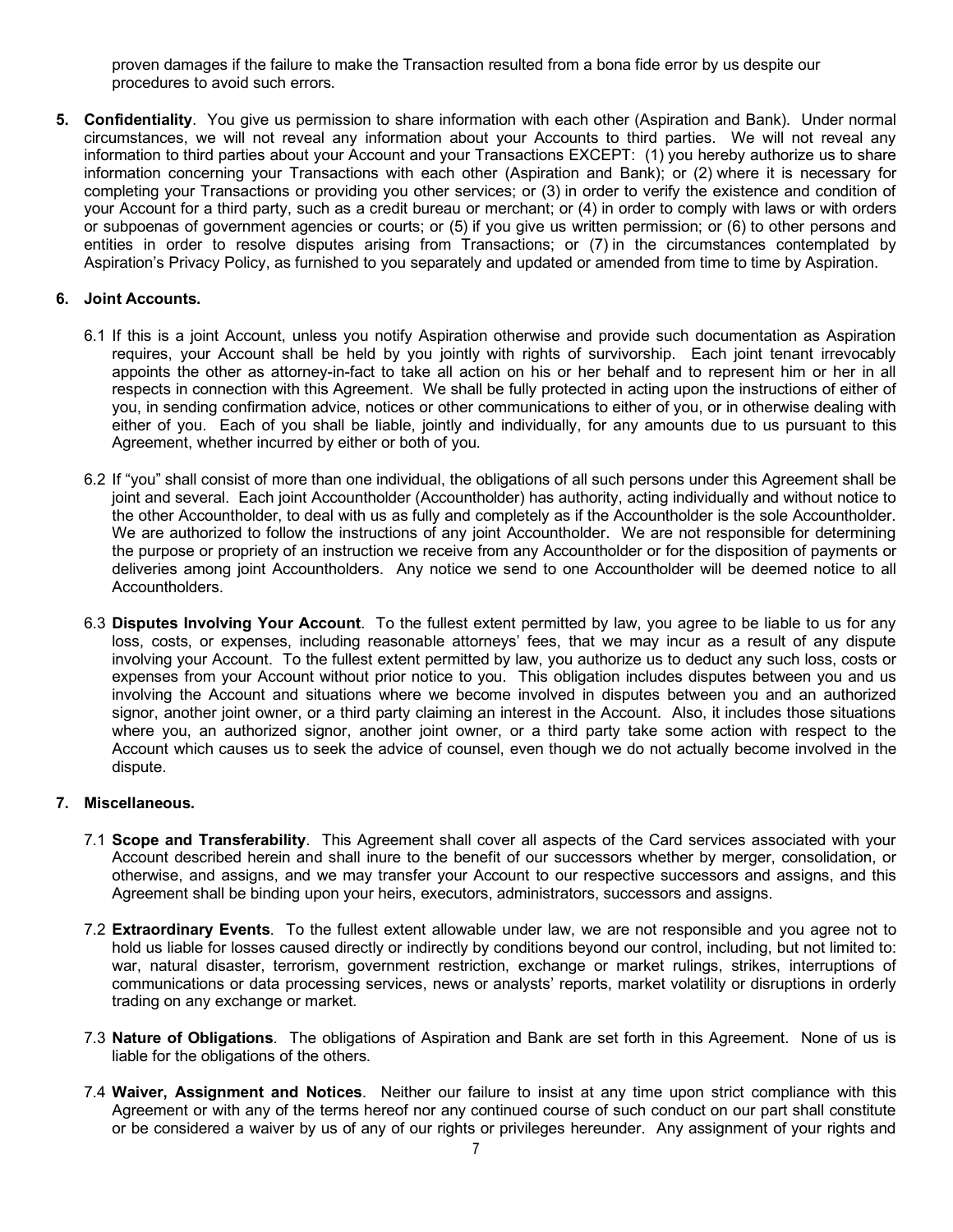obligations hereunder or your interest in any property held by or through Aspiration without obtaining the prior written consent of an authorized representative of Aspiration shall be null and void. Notices and other communications delivered, faxed, sent by express delivery service or mailed to the address provided by you shall, until we have received notice in writing of a different address, be deemed to have been personally delivered to you. Aspiration may assign this Agreement and its rights and obligations hereunder at any time to an affiliate (i.e., an entity, which controls, is controlled by or is under common control with Aspiration) without prior notice.

- 7.5 **Severability**. If and to the extent any term or provision herein is or should become invalid or unenforceable, then (i) the remaining terms and provisions hereof shall be unimpaired and remain in full force and effect and (ii) the invalid or unenforceable provision or term shall be replaced by a term or provision that is valid and enforceable and that comes closest to expressing the intention of such invalid or unenforceable term or provision.
- 7.6 **Headings**. The headings of the provisions hereof are for ease of reference only and shall not affect the interpretation or application of this Agreement or in any way modify or qualify any of the rights or obligations provided for hereunder.
- 7.7 **Recording Conversations and Monitoring Electronic Communications**. For our mutual protection, you understand, agree, and expressly consent to our electronic recordation of any of your telephone conversations with us and to our monitoring of your electronic communications with us, including but not limited to e-mail and facsimile transmission.
- 7.8 **Termination of Account/Agreement**. Aspiration, Bank, or you may terminate this Agreement, including the use of Cards or other Services, if applicable, at any time. You shall remain responsible for authorized charges that arise before or after termination. In the event of termination for whatever reason, you shall promptly destroy all Cards. Failure to do so may result in a delay in our complying with your instructions regarding the disposition of assets.
- 7.9 **Representations and Amendments**. You agree that we shall have the right to amend this Agreement at any time by sending notice of the amendment to you. An amendment shall be effective as of the date we establish. If we make any changes to this Agreement that will affect you adversely (by increasing costs or liability to you, or limiting access to your Account), we will notify you prior to the change as required by law. The change will automatically become effective unless, prior to the effective date, you notify us of your intention to terminate your Card privileges. We reserve the right to make emergency changes for security reasons, without prior written notice to you. You understand additional restrictions may apply to the Services and additional documentation may be required by applicable law or our policies and procedures. You agree to promptly comply with any such restrictions and requests for additional documents.
- 7.10 **Accounts Which are Not Consumer Accounts**. If the account holder is not a natural person (for example, a corporation, trust, or other business entity), we are not required to respond to your questions about Transactions within the time periods specified above and the limitations on your liability for Unauthorized Transactions described above do not apply.
- 7.11 **Non-Personal Accounts**. The parameters surrounding liability, confidentiality, and documentation requirements outlined above do not apply to any Accounts established primarily for non-personal purposes.

#### 7.12 **GOVERNING LAW. This Agreement shall be governed by the laws of the State of Washington and the United States of America, as amended.**

- 7.13 **Priority of Agreements**. In the event of any conflict between this Agreement and any other agreement you have with Aspiration, including the Aspiration Cash Management Account Agreement, this Agreement will control.
- 7.14 **Client Information**. You agree to provide to us information that any of us is required by law or regulation to obtain from you.

## KEEP THIS COPY FOR YOUR RECORDS.

Mastercard® is a registered trademark of Mastercard USA, Inc. Interlink® is a registered trademark of Interlink Network, Inc. Maestro® is a registered trademark of Mastercard International, Inc.